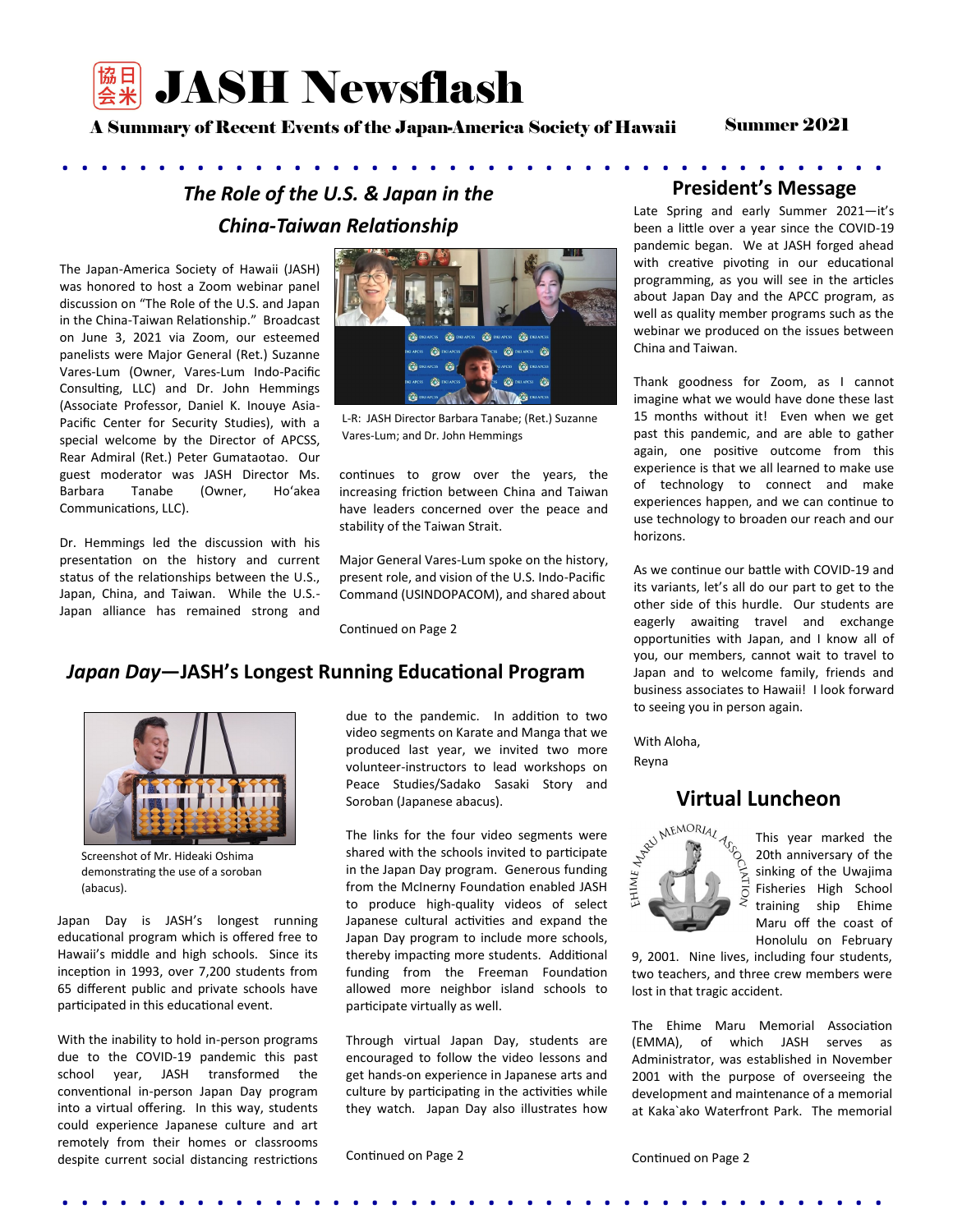# . . . . . . . . . . . . . . . . . . . . . . . . . . . . . . . . . . . . . . . . . . . *Japan Day*

#### Continued from Page 1

art and culture in different societies can influence and enhance people's lives, and how these cultural values are perpetuated by devotees of the arts.

JASH held its Spring 2021 Japan Day program during the months of April through May. Approximately 270 students from Hilo High School, Kailua High School, Lanai High School, Maui Hui Malama, Moanalua High School, Molokai High School, Nanakuli High School, and Washington Middle School participated in the virtual Japan Day program Spring 2021.

A student from Hilo High School commented in the post-program survey, "I thought it was all very interesting and taught me a lot of new stuff. I also like how all the lessons had interactive parts so you could try and make cranes and do katas and be that more in with the culture." Another student also wrote,



Screenshot of Ms. Naomi Hirano-Omizo telling the story of Sadako Sasaki and world peace.

"(Japan Day) really opened my eyes to the similarities and differences Western and Japanese culture share and how they are connected in Hawaii specifically."

Mahalo to McInerny Foundation and the Freeman Foundation for providing funding to host this fun and culturally-rich educational program.

## *Role of U.S. and Japan*

Continued from Page 1

the individual and joint operations of USINDOPACOM and the Japan Self-Defense Forces. Although the relationship between the U.S. and Japan is healthy and stable, Maj. Gen. Vares-Lum hopes to continue seeing increased cooperation throughout the entire Indo-Pacific region.

Maj. Gen. Vares-Lum and Dr. Hemmings concluded the program by fielding a variety of thoughtful questions from our moderator, Ms. Tanabe, as well as from program attendees. From cyber warfare to expansion into space, our panelists shared their research, experiences, and insights on various hot topics in global security.

Thank you to our esteemed panelists and moderator for hosting this highly informative and educational webinar.

### *NexGen Pau Hana*



Continued from Page 1

was established on February 9, 2002. Since that time, a cadre of loyal volunteers have helped to maintain the memorial every week.

On Tuesday, March 30, 2021, EMMA hosted a special luncheon via Zoom to celebrate the efforts of our dedicated volunteers from local Japanese American community groups. These volunteers have continually donated hours of service to clean and maintain the memorial over the years.

Due to COVID-19 restrictions on gatherings, the February 2021 memorial ceremony was cancelled and a private wreath laying ceremony was conducted and videotaped in its place. The ceremony is typically attended by many of our volunteers, family members of victims, along with several VIP visitors from Japan. During the virtual luncheon, the video

# **EMMA Appreciation Luncheon**

of the ceremony was presented while attendees partook in special bento from Natsunoya Tea House that were made available for drive-through pick-up earlier that morning.

EMMA President, Reyna Kaneko, expressed sincere gratitude to the volunteers who have cleaned the Ehime Maru Memorial each Saturday of the year since its unveiling. One of the volunteers commented that she enjoys meeting Japanese visitors who come to the memorial to pay their respects while her group cleans the memorial.

Mr. Ken Saiki, EMMA Director, who coordinates the volunteer groups for weekly maintenance and cleaning, also thanked and encouraged them to continue nurturing the relationship with Ehime Prefecture and Uwajima City through their activities.

EMMA would like to thank all the volunteers again who continue to support and care for the memorial and in turn, the bereaved families. A huge Mahalo to Minamoto Kitchoan and Lotus Spirits for donating favors for our volunteers. JASH, as the administrator of the Ehime Maru Memorial Association, works to preserve the memory of the lives lost in this tragic accident and to maintain the memorial in perpetuity.

. . . . . . . . . . . . . . . . . . . . . . . . . . . . . . . . . . . . . . . . . . .



L-R: Delle Tanioka; Ryan Layman, Michelle Hirose, Steve Sombrero, Reyna Kaneko, Monchalee Ota, Rich Kiyabu, Jessica Ogasawara, and Mika Morigawara

Social-distancing restrictions put in place because of the COVID-19 pandemic kept interactions with so many groups like the NexGen to a virtual-level. After over a year of meeting through Zoom, the NexGen Advisory Committee finally was able to meet in person on May 25, 2021 at Aloha Beer Company in Kakaako.

Seven members of the committee along with JASH President Reyna Kaneko and JASH Chair Steve Sombrero got together to begin planning for the NexGen's next major event, the Second Annual JASH Natsumatsuri on July 29, 2021.

Continued on Page 3